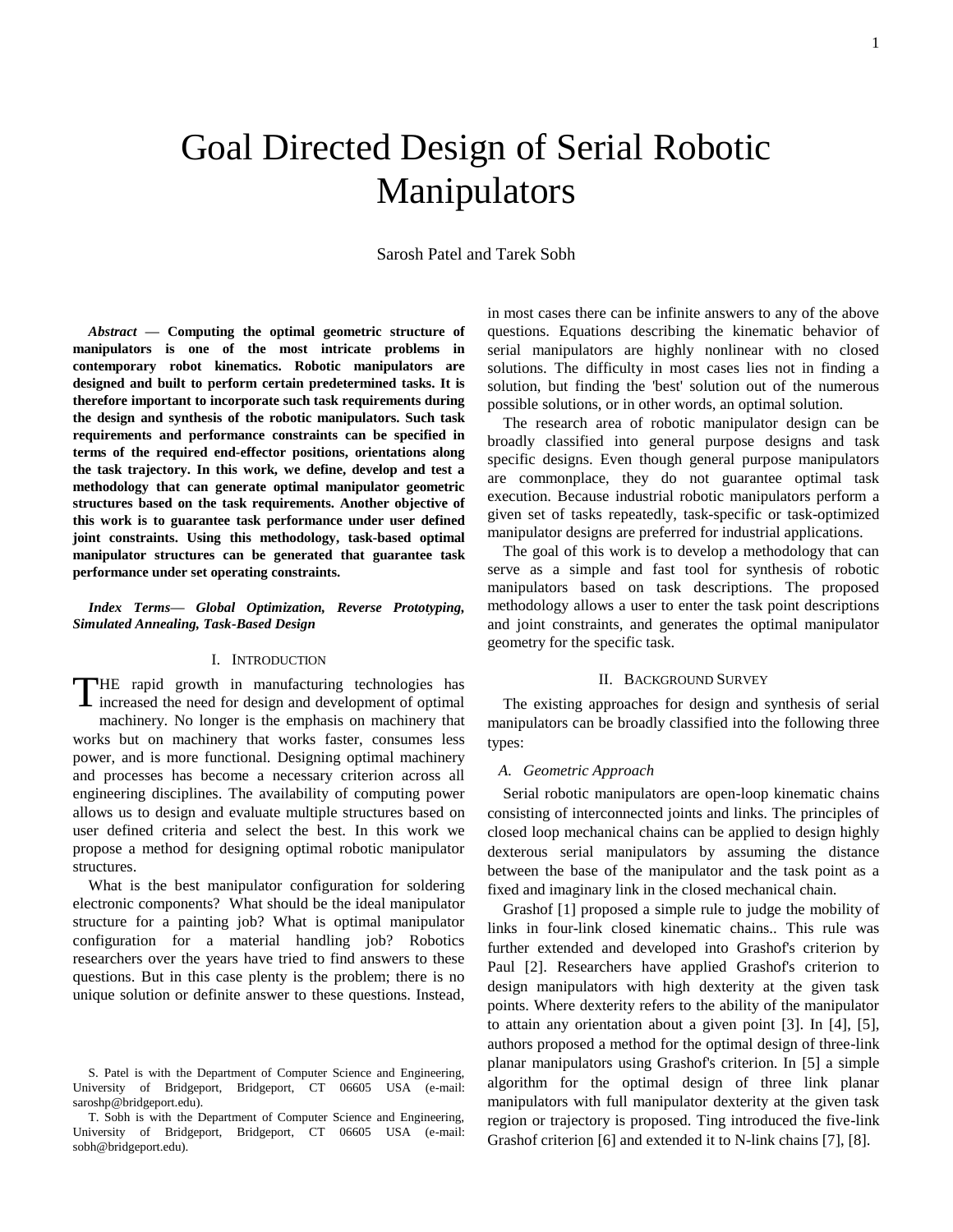#### *B. Parametric Optimization Approach*

Parametric optimization is a classical way of solving an optimization problem One or more criteria that quantify the performance properties of the manipulator, sometimes with associated weighting factors, are maximized or minimized to arrive at a set of optimal design parameters. Parametric optimization has been one of the widely adopted approaches for the synthesis of serial manipulators. Condition number was used by Angeles and Rojas to obtain optimal dimensions for a three-DoF manipulator and three-DoF spherical wrist [\[9\]](#page-5-8). Craig and Salisbury used the condition number of the Jacobian as design criterion to optimize the dimensions of the fingers of the Stanford articulated hand [\[10\]](#page-5-9). In [\[11\]](#page-5-10), optimal kinematic synthesis of the manipulator structures based on the Yoshikawa manipulability ellipsoid at a given set of task points is presented. Kucuk and Bingul, [\[12\]](#page-5-11), [\[13\]](#page-5-12), implement a multi-variable optimization. The manipulator workspace was optimized based on a combination of local and global indices: Structural length index, manipulability measure, condition number, and global conditioning index.

These parametric optimization methods are task independent and hence do not guarantee the non-existence of a better manipulator for a specific task [\[14\]](#page-5-13). Another limitation of this approach is that it has a very limited scope due to the inherent limitations and general shortcomings of the performance metrics. A comprehensive survey of manipulator performance measures and their limitations is found in [\[15\]](#page-5-14).

#### *C. Task-Based Design Approach*

Task-based design of manipulators uses the prior knowledge of application of the manipulator to design the best possible structure that can guarantee task completion. Task specifications can either be kinematic or dynamic. The ultimate goal of task-based design model is to be able to generate both the manipulator kinematic and dynamic parameters, using the task description and operating constraints [\[16\]](#page-5-15).

Paredis and Kholsa [\[14\]](#page-5-13), use the task requirements to find the optimal structure of a all revolute manipulator. Their proposed method involves generating the DH parameters by minimizing an objective function using numerical optimization. But, this method does not check for non-singular manipulator postures and the ability of the manipulator to generate effective velocities at the task points. In [\[17\]](#page-5-16), Al-Dios, et al., proposed a method for optimizing the link lengths, masses and trajectory parameters of a serial manipulator with known DH table using direct non-gradient search optimization. Dash, et al. [\[18\]](#page-5-17), propose a two stage methodology for structure and parameter optimization of reconfigurable parallel manipulator systems. They propose a *'TaskToRobot Map'*  database that maps task description to a suitable manipulator configuration depending on the degrees of freedom required for a given task.

## III. PROBLEM STATEMENT

Though the criteria for optimizing a manipulator can be infinite, in defining a methodology for fast synthesis based on task descriptions, we begin with a set of minimum kinematic performance criteria. The manipulator's ability to easily reach every task point and be able to attain required orientations at these task points without being in a singular pose is a necessary requirement for any robotic application.

Let's consider a manipulator task that requires the manipulator to reach certain task point with specific orientations. [Fig. 1](#page-1-0) is an example of such a manipulator task where the end-effector is required to have multiple orientations about a set of task points.

The task descriptions can be specified in terms of the task points *p* that the manipulator is supposed to reach with a specified orientation. Let *P* be the set of *m* task points that define the manipulator's performance requirements. All these points belong to the six-dimensional Task Space (*TS*) that defines both the position and orientation of the manipulator's end-effector. Such that: *P*=  $p_i$  = { $x, y, z, \varphi, \theta, \psi$ } $\forall i = 1, 2, ..., m \in TS$ 

Where *x*, *y*, *z* are the real-world coordinates, and  $\varphi$ ,  $\theta$ ,  $\psi$  are the roll, pitch and yaw angles about the standard  $Z$ , Y and  $X$ axis.



Fig. 1. Example of manipulator task requirement

<span id="page-1-0"></span>Similarly, for an *n* degree of freedom manipulator, the joint vecto *q* rcan be a said to be a point in the *n* dimensional Joint Space (*Q*), such that:  $q = [q_1, q_2, ..., q_n] \in Q$ 

Each joint vector *q* represents unique manipulator posture and a distinct point in the *n* dimensional Joint Space *(Q)*. The Joint Space assumes there are no joint limitations (fully revolute ideal joints). But in practice the joints are not fully revolute and are bounded by lower and upper bounds. The values of the joint angles are range bound by user defined joint limits (upper and lower bounds). Hence, we define  $Q_c$  as the Constrained Joint Space, such that the joint displacements always satisfy the constraints:  $q_{i,\text{min}} \leq q \leq q_{i,\text{max}} ( q_i \in Q_c )$ 

When a given manipulator of configuration set *DH,* with joint vector *q* can reach a specific task point *p*, the forward kinematic mapping can be represented as,  $f(DH, q) = p$ 

Find a solution set *DH* in the *3n* dimensional Configuration Space such that there exists at least one  $q$  in the Constrained Joint Space that can reach the required position and orientation of the end-effector. i.e.,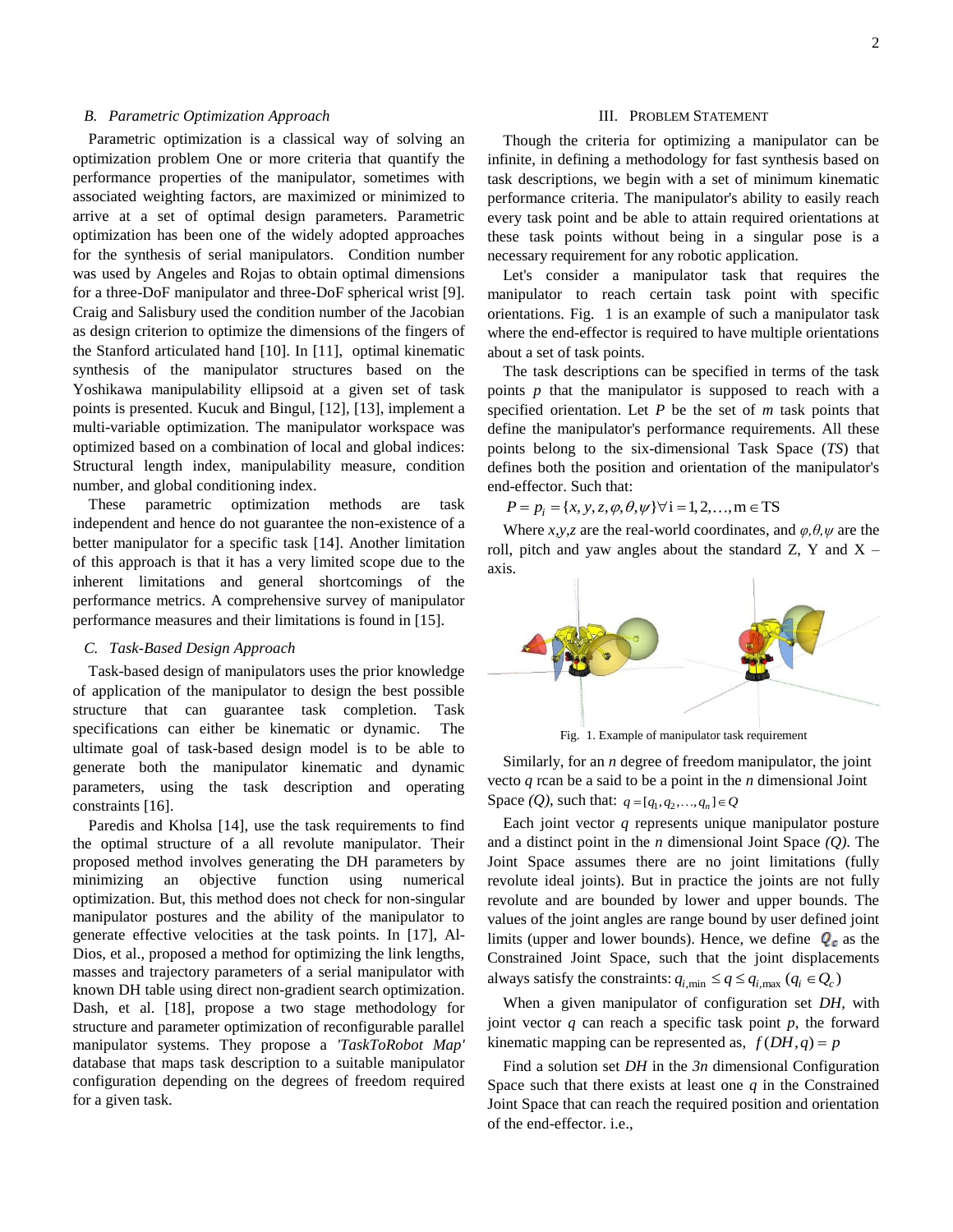# *Find all DH such that*  $\forall p \in TS; \exists q \in Q_c \mid f(DH, q) = p$

Even though this might seem to be a necessary and sufficient condition required for designing a manipulator, simulations and experience will suggest that this solution set might include a few manipulators that are able to reach the one or more of the task points only in singular positions. Such manipulators, if constructed, will not be able to attain good end-effector velocities in one or more directions due to their singular postures at the task point(s). Such manipulators will have very limited mobility at the required task point(s). Infinite forces have to be applied in order to generate motion along one or more directions at singularities. Therefore such manipulator configurations should be removed from the solution set. The necessary and sufficient condition for the

existence of a singularity is: 
$$
\sqrt{\det(J(q)J(q)^T)} = 0
$$

For a manipulator with a square Jacobian, as in this case, the equation can be reduced to,  $det(J(q)) = 0$ . Therefore the problem can be restated as, find all DH such that  $\forall p \in TS; \exists q \in Q_c | f(DH, q) = p$  and  $\det(J(q)) = 0$ 

#### IV. MATHEMATICAL FORMULATION

To determine if the manipulator is able to reach a given task point with required orientation we construct a reachability function. The reachability function determines if the manipulator can reach and orient the end-effector at the task point within the set joint limitations.

\n (1) 
$$
\text{ the function of } \mathbf{r} \text{ is the function of } \mathbf{r} \text{ is the function of } \mathbf{r} \text{ is the function of } \mathbf{r} \text{ is the function of } \mathbf{r} \text{ is the function of } \mathbf{r} \text{ is the function of } \mathbf{r} \text{ is the function of } \mathbf{r} \text{ is the function of } \mathbf{r} \text{ is the function of } \mathbf{r} \text{ is the function of } \mathbf{r} \text{ is the function of } \mathbf{r} \text{ is the function of } \mathbf{r} \text{ is the function of } \mathbf{r} \text{ is the function of } \mathbf{r} \text{ is the function of } \mathbf{r} \text{ is the function of } \mathbf{r} \text{ is the function of } \mathbf{r} \text{ is the function of } \mathbf{r} \text{ is the function of } \mathbf{r} \text{ is the function of } \mathbf{r} \text{ is the function of } \mathbf{r} \text{ is the function of } \mathbf{r} \text{ is the function of } \mathbf{r} \text{ is the function of } \mathbf{r} \text{ is the function of } \mathbf{r} \text{ is the function of } \mathbf{r} \text{ is the function of } \mathbf{r} \text{ is the function of } \mathbf{r} \text{ is the function of } \mathbf{r} \text{ is the function of } \mathbf{r} \text{ is the function of } \mathbf{r} \text{ is the function of } \mathbf{r} \text{ is the function of } \mathbf{r} \text{ is the function of } \mathbf{r} \text{ is the function of } \mathbf{r} \text{ is the function of } \mathbf{r} \text{ is the function of } \mathbf{r} \text{ is the function of } \mathbf{r} \text{ is the function of } \mathbf{r} \text{ is the function of } \mathbf{r} \text{ is the function of } \mathbf{r} \text{ is the function of } \mathbf{r} \text{ is the function of } \mathbf{r} \text{ is the function of } \mathbf{r} \text{ is the function of } \mathbf{r} \text{ is the function of } \mathbf{r} \text{ is the function of } \mathbf{r} \text{ is the function of } \mathbf{r} \text{ is the function of } \mathbf{r} \text{ is the function of } \mathbf{r} \text{ is the function of } \mathbf{r} \text{ is the function of } \mathbf{r} \text{ is the function of } \mathbf{r} \
$$

where *g* is the number of inverse kinematic solutions.

The reachablility function value for different locations of the task point is shown in Table 1. The reachability function will have a maximum value of unity if the manipulator reaches the task point with all joint displacement being mid-range of their joint limits. A reachability value of unity is the ideal case and is only possible with one task point.

We extend the above formulation for reachability to include

all *m* points that define the Task Space, as a summation of the function values at the individual task points.\n\n
$$
reachability(DH) = \sum_{\forall p \in TS} \left( \max \left[ \min \left( \frac{(q_{i,max} - q_i)(q_i - q_{i,min})}{(0.5(q_{i,max} - q_{i,min}))^2} \right)_{i=1}^n \right]_{j=1}^s \right)
$$
\n\nThe probability distribution is the following expression:\n\n
$$
P = \sum_{\forall p \in TS} \left( \min \left( \frac{(q_{i,max} - q_i)(q_i - q_{i,min})}{(0.5(q_{i,max} - q_{i,min}))^2} \right)_{i=1}^n \right)
$$
\n\nThe probability distribution is the probability distribution.

To convert the function into general optimization problems,

such that minimizing them will yield optimal solutions we add  
a negative sign. The function then becomes:  
\n
$$
reachability(DH) = -\sum_{\forall p \in TS} \left( max \left[ min \left( \frac{(q_{i,max} - q_i)(q_i - q_{i,min})}{(0.5(q_{i,max} - q_{i,min}))} \right)_{i=1}^n \right]_{j=1}^s \right)
$$
\n
$$
rearchability(DH) = -\sum_{\forall p \in TS} \left( max \left[ min \left( \frac{(q_{i,max} - q_i)(q_i - q_{i,min})}{(0.5(q_{i,max} - q_{i,min}))} \right)_{i=1}^n \right]_{j=1}^s \right)
$$

 When multiple task points constitute a task goal the reachablility function will have many local minima. This should be kept in mind while selecting a proper optimization algorithm. Using local minimization routines to find optimal solutions will yield acceptable solutions but not global solutions. Only global minimization routines will be able to deliver an optimal solution for this problem.

| Location of the Task Point 'p'                                                                                          | Reachability<br><b>Function Value</b> |
|-------------------------------------------------------------------------------------------------------------------------|---------------------------------------|
| When p is inside the workspace and at least one<br>solution is within joint constraints                                 | [0, 1]                                |
| When p is inside the workspace and the best solution<br>has at least one of the joint angles at its extreme<br>position |                                       |
| When p is inside the workspace and the best solution<br>is one with all joints displacements mid-range                  |                                       |

#### V. SOLUTION METHODOLOGY

To simplify the problem we make the following assumptions:

- 1) The robot base is fixed and located at the origin O (0, 0).
- 2) The task points are specified with respect to the manipulator's base frame.
- 3) The joint limitations are known to the designer.
- 4) If a joint is prismatic, the joint angle  $(\theta)$  can assume values in the interval [-180, 180].
- 5) If a joint is revolute, the joint twist angle  $(\alpha)$  can assume values [-180, 180].
- 6) The last three axes of the six degree of freedom manipulator intersect at a point to form a spherical wrist.
- 7) To limit the number of inverse kinematic solutions only non-redundant configurations are considered.

#### *A. Simulated Annealing Algorithm*

There are many approaches to solve a given global optimization problem. The choice of the algorithms greatly depends on factors such as the dimensionality of the problem, the nature of the variables (discrete or continuous), availability of a function derivative. A good global optimization method for a given problem can only be found by matching the features of the problem to the algorithm characteristics and its problem handling capabilities.

In this case, the objective or cost function - which is the reachability function - does not have a direct analytical expression, and is computationally expensive to calculate as it depends on the inverse kinematic solutions. It is also important to note here that this problem does not have a formulation for a function derivative or any function gradient data. The objective function will have multiple local and global minima points where the function value attains the desirable value. The search space is also very exhaustive. Keeping in mind the above factors we chose to implement the problem using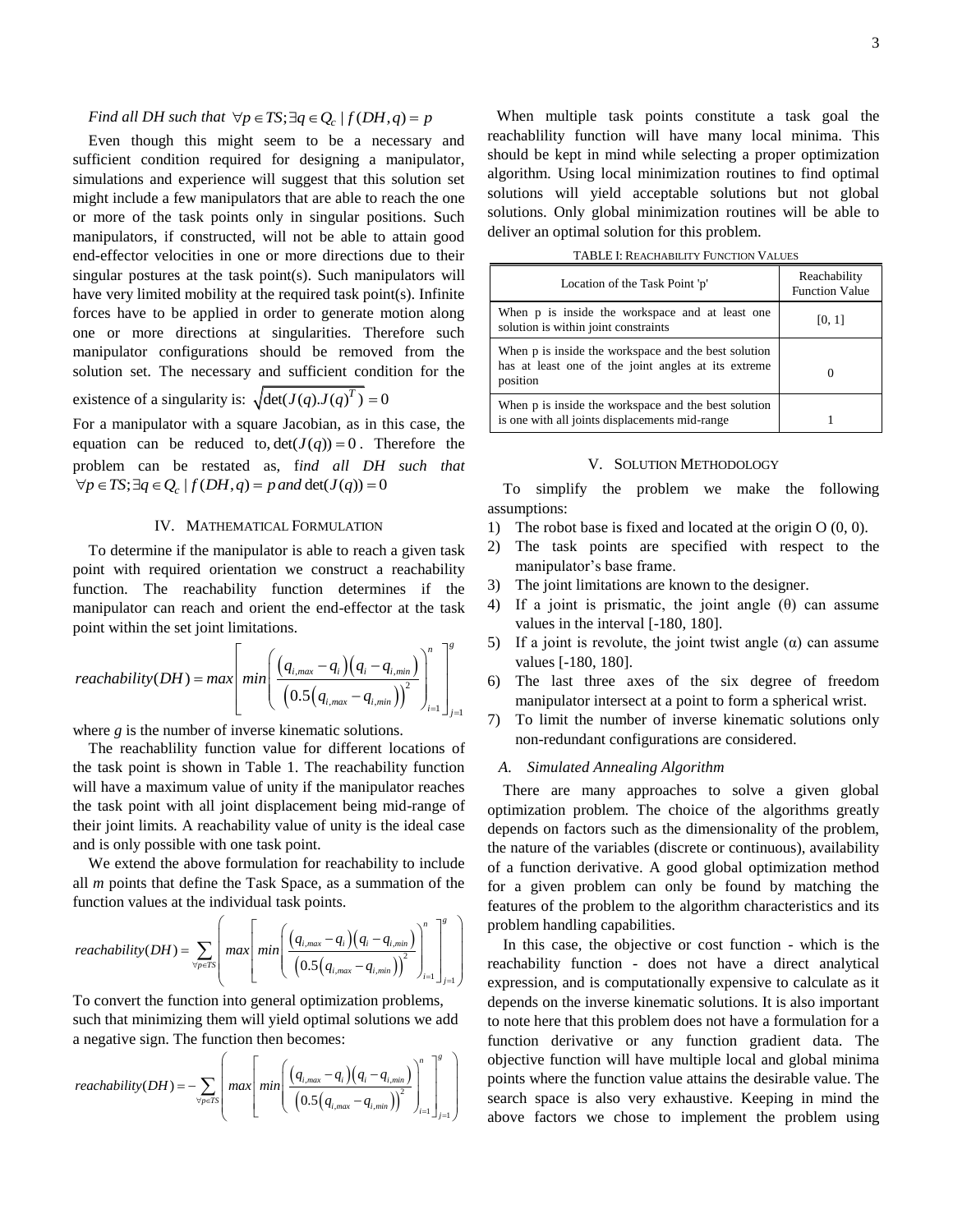Simulated Annealing (SA) algorithm. The simulated annealing method is a heuristic algorithm.

[Fig. 2](#page-3-0) shows the flow chart of the proposed methodology. Random configurations are generated by the SA algorithm and tested for the existence of the inverse solutions within the joint limits range. In case a solution exists within the joint constraints, we further test the configurations for singular postures. All reachable structures are stored, and the best reachability structure is always updated.



<span id="page-3-0"></span>Beginning with a high temperature the SA algorithm with every iterative step gradually lowers the temperature simulating the annealing process. And, after every fixed number of iterations, known as the annealing period, the temperature is back raised again. Higher temperatures mean greater randomization of the input variables. Therefore, a slow annealing method that lowers the temperature gradually will explore the search space to a greater extent that a fast annealing method that lowers the temperature quickly. At lower temperatures the search space is exploited while at high temperature the algorithm explores the search space. The algorithm stops when there is no change in the objective function for a certain number of consecutive iterations. SA algorithm remembers the best inputs throughout its run. SA also works well with high dimensionality problems even when the search space is extensive.

# *B. Inverse Kinematic Module*

This methodology works well with both analytical and numerical inverse kinematic modules. In this implementation we use a novel numerical approach for calculating the inverse kinematic solutions for a six degree-of-freedom manipulator.

4

This new inverse kinematic approach uses the Particle Swarm Optimization (PSO) algorithm. Inverse kinematic solutions are found by decoupling the positioning and orienting (wrist) joint angles for the manipulator due to presence of the spherical wrist. This PSO based inverse kinematic module finds solutions that lie within the specified joint constraints, eliminating the need to reject solutions that do not lie within the joint constraints. This PSO inverse kinematic module is not discussed in this paper. Such a two stage optimization methodology is also commonly referred to as the *Greedy Optimization* approach.

# VI. RESULTS

In this section we test the proposed methodology to design manipulators based on task point descriptions. For a prismatic link the joint limit is constrained between zero and unity. The joint limit constraints for the revolute joints are set as follows: Lower Bound =  $[-160, -45, -225, -110, -100, -266]$ Upper Bound = [160, 225, 45, 170, 100, 266]

# *A. Spherical Goal*

In this task the manipulator is required to have the ability to reach a task point from all possible angles. This task involves approaching a point from six different angles separated by 90 degrees, such that they represent the three diagonals of a sphere perpendicular to each other. The task points for a sphere goal are given below and can be seen in [Fig. 3.](#page-3-1)



Fig. 3: Task requirements for the Spherical Goal

<span id="page-3-1"></span>Based on the evaluations of all possible configurations, the best configuration that has the maximum overall reachability value for this set of points of the sphere is an RRR-RRR manipulator. This configuration has a reachability value of - 0.544. The DH parameters of the manipulator are:robot (6 axis, RRRRRR, stdDH)

| j.             | theta | d          | a          | alpha    |
|----------------|-------|------------|------------|----------|
|                |       |            |            |          |
| 11             | q1    | 0.99791    | 0.8345     | $-2.375$ |
| 21             | q2    | 0.7467     | 0.99791    | 3.1011   |
| 3              | q3    | 0.00251    | 0.9978     | 2.2691   |
| 41             | q4    | $\circ$    | 0          | $-1.571$ |
| 51             | q5    | $^{\circ}$ | $^{\circ}$ | 1.5711   |
| 6 <sup>1</sup> | q6    | 0.251      | U.         | 0.       |
|                |       |            |            |          |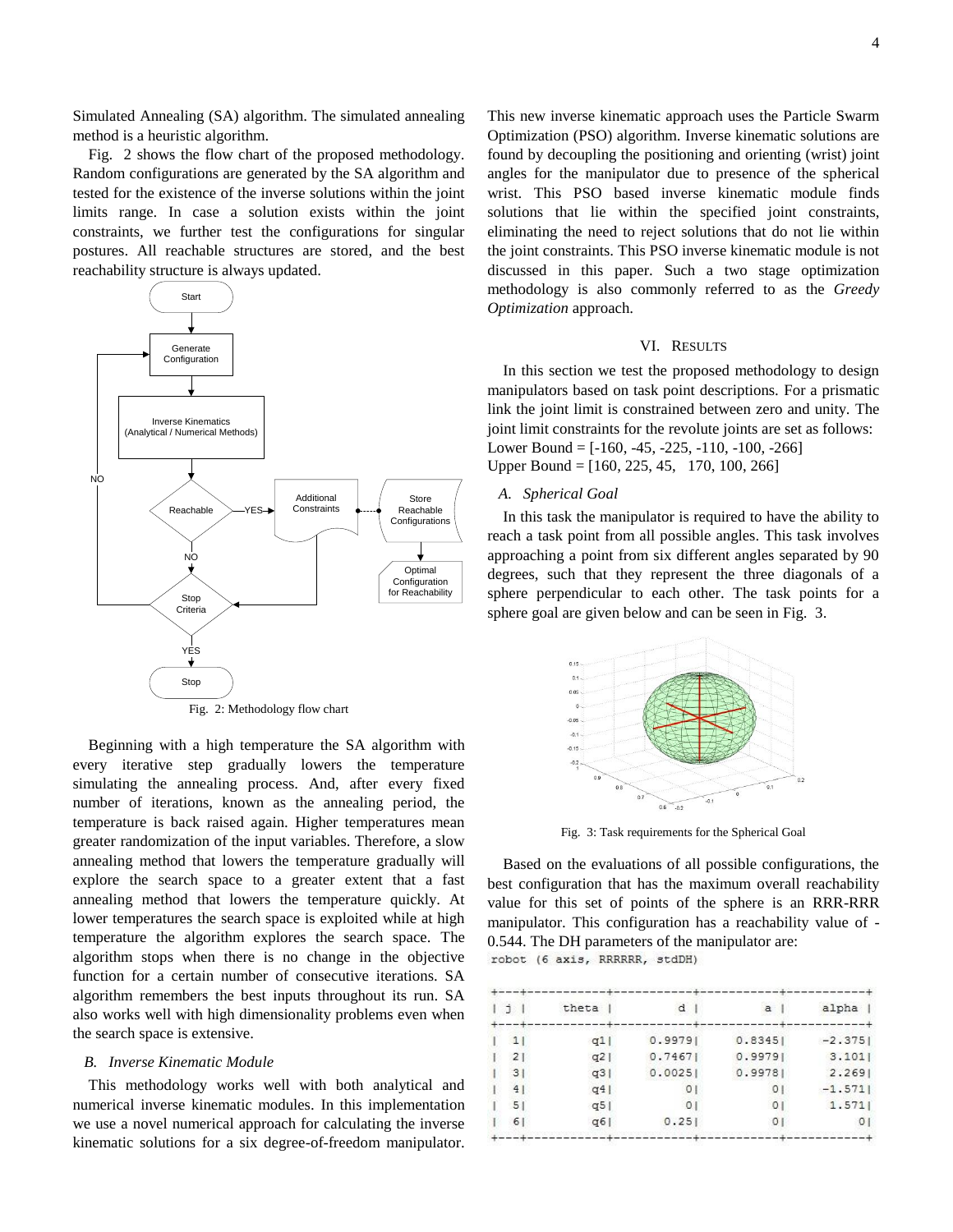Superimposed positions of the manipulator executing the task and reaching all the task points with the required orientations, is shown in [Fig. 4.](#page-4-0)



Fig. 4: Manipulator reaching the task points of the Sphere goal

#### <span id="page-4-0"></span>*B. Circular Ring Goal*

In this task the manipulator is required to reach eight points on the circumference of a circle with the same orientation at all the task points. The task points for the ring goal are given below and can be seen in [Fig. 5](#page-4-1)



Fig. 5: Task requirements for the Circular Ring Goal

<span id="page-4-1"></span>Based on the evaluations of all possible configurations, the best configuration that has the maximum overall reachability value for this set of points of the ring task is an RRR-RRR manipulator. This configuration has a reachability value of - 0.833. The DH parameters of the manipulator are:

| robot (6 axis, |  | RRRRRR, | stdDH) |
|----------------|--|---------|--------|
|----------------|--|---------|--------|

|    | theta | d      | a              | alpha    |
|----|-------|--------|----------------|----------|
|    |       |        |                |          |
| 11 | q1    | 0.0491 | 0.6576         | 0.7544   |
| 21 | q2    | 0.8171 | 0.9081         | 3.02     |
| 31 | q3    | 0.9482 | 0.68971        | 1.264    |
| 41 | q4    | 01     | 0 <sup>1</sup> | $-1.571$ |
| 51 | q5    | 0      | $\circ$        | 1.571    |
| 6  | q6    | 0.25   | $\Omega$       |          |
|    |       |        |                |          |

Superimposed positions of the manipulator executing the task and reaching all the task points with the required orientations, is shown in [Fig. 6](#page-4-2)



Fig. 6: Manipulator reaching the task points of the Ring Goal

# <span id="page-4-2"></span>*C. Horizontal Plane Goal*

This task comprises of nine points that lie in a horizontal plane, the manipulator is supposed to reach all of the task points with the same orientation. This task is similar to the task manipulators execute in the packaging / soldering application. The task points for the horizontal plane goal are given below. The task goal can be seen in [Fig. 7](#page-4-3)



Fig. 7: Task requirements for the Horizontal Plane Goal

<span id="page-4-3"></span>After evaluating of all possible configurations, the best configuration that has the maximum overall reachability value for this set of points of the horizontal goal is an RRR-RRR manipulator. This configuration has a reachability value of - 0.68127. The DH parameters of the manipulator are:

robot (6 axis, RRRRRR, stdDH)

|                | theta |                   | а       | alpha     |
|----------------|-------|-------------------|---------|-----------|
|                |       | -----------       |         |           |
|                | q1    | 0.2472            | 0.6404  | 0.1041    |
| 21             | q2    | 0.00191           | 0.6147  | 1.404     |
| 3 <sub>1</sub> | q3    | 0.3707            | 0.37091 | $-1.135$  |
| $\frac{4}{3}$  | q4    | 0                 | U       | $-1.5711$ |
| 51             | q51   | $\cdot$ 0 $\cdot$ | 0       | 1.5711    |
| 61             | q6    | 0.25              |         |           |
|                |       |                   |         |           |

Superimposed positions of the manipulator executing the task and reaching all the task points with the required orientations, is shown in [Fig. 8](#page-5-18)